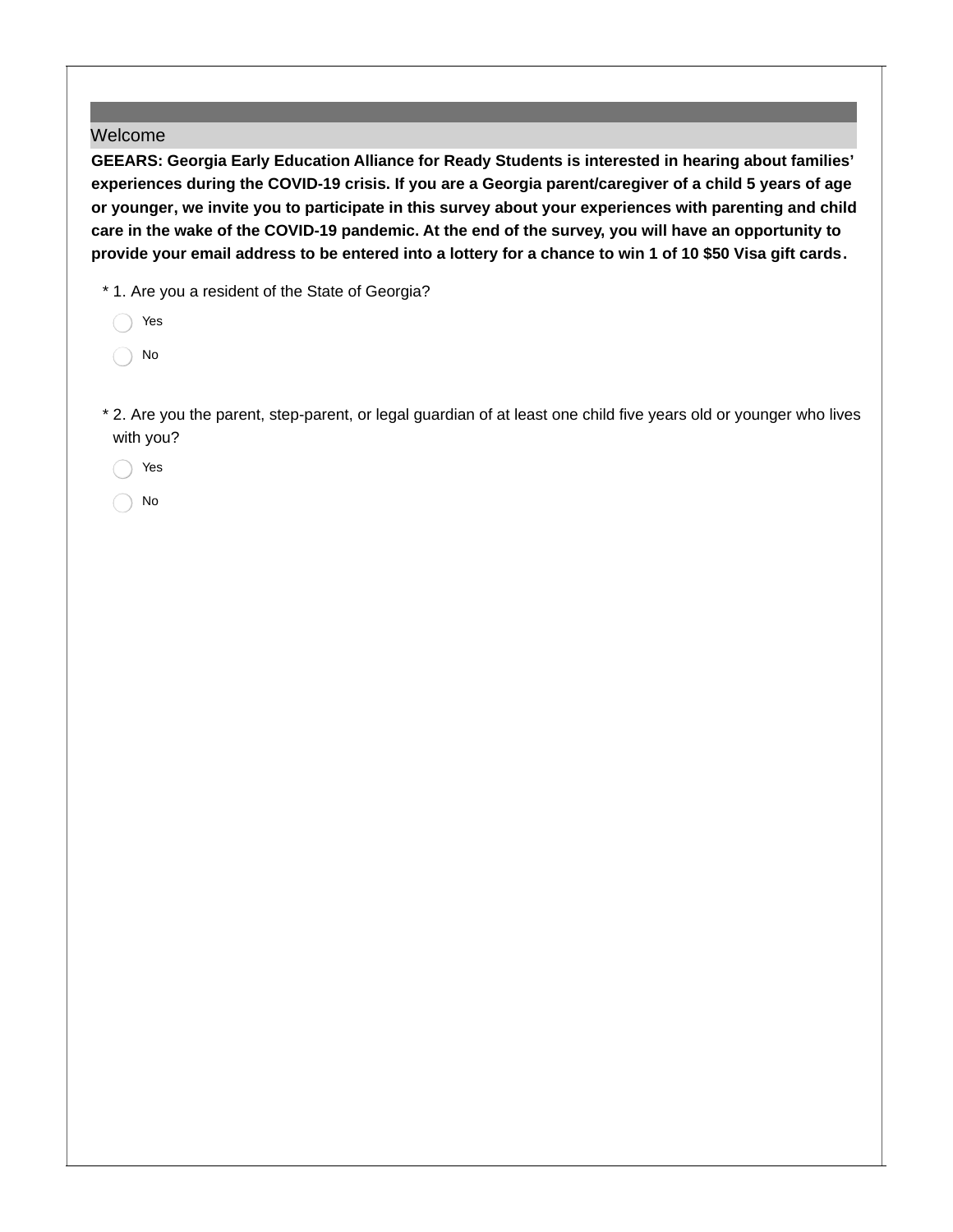| Past and Current Experiences<br>* 3. Have you or an adult member of your household experienced job loss, furlough, or reduction of pay or<br>hours because of the COVID-19 pandemic? |                    |                    |         |                      |                |
|--------------------------------------------------------------------------------------------------------------------------------------------------------------------------------------|--------------------|--------------------|---------|----------------------|----------------|
| Yes                                                                                                                                                                                  |                    |                    |         |                      |                |
| No                                                                                                                                                                                   |                    |                    |         |                      |                |
| * 4. Have you or an adult member of your household had to quit or reduce credit hours at a school or work<br>training program because of the COVID-19 pandemic?                      |                    |                    |         |                      |                |
| N/A (i.e., not enrolled)                                                                                                                                                             |                    |                    |         |                      |                |
| Yes                                                                                                                                                                                  |                    |                    |         |                      |                |
| No                                                                                                                                                                                   |                    |                    |         |                      |                |
| * 5. How concerned are you about the potential of job loss, furlough, or reduction of hours for you or an adult<br>member of your household?                                         |                    |                    |         |                      |                |
| not at all concerned (                                                                                                                                                               | slightly concerned | somewhat concerned |         | moderately concerned | very concerned |
| * 6. Please indicate how much you agree with the following statements:                                                                                                               |                    |                    |         |                      |                |
|                                                                                                                                                                                      | strongly disagree  | disagree           | neutral | agree                | strongly agree |
| The COVID-19<br>pandemic has disrupted<br>my home and family life                                                                                                                    |                    |                    |         |                      |                |
| I worry that my<br>child(ren)'s social,<br>emotional, and/or<br>cognitive development<br>will suffer as a result of<br>the COVID -19 pandemic                                        |                    |                    |         |                      |                |
| I worry about the effects<br>of the COVID-19<br>pandemic on my own<br>mental health                                                                                                  |                    |                    |         |                      |                |
| * 7. Would you say your current level of stress as a parent is:<br>much lower than usual<br>somewhat lower than usual<br>about the same as usual<br>somewhat higher than usual       |                    |                    |         |                      |                |
| much higher than usual                                                                                                                                                               |                    |                    |         |                      |                |
|                                                                                                                                                                                      |                    |                    |         |                      |                |
|                                                                                                                                                                                      |                    |                    |         |                      |                |
|                                                                                                                                                                                      |                    |                    |         |                      |                |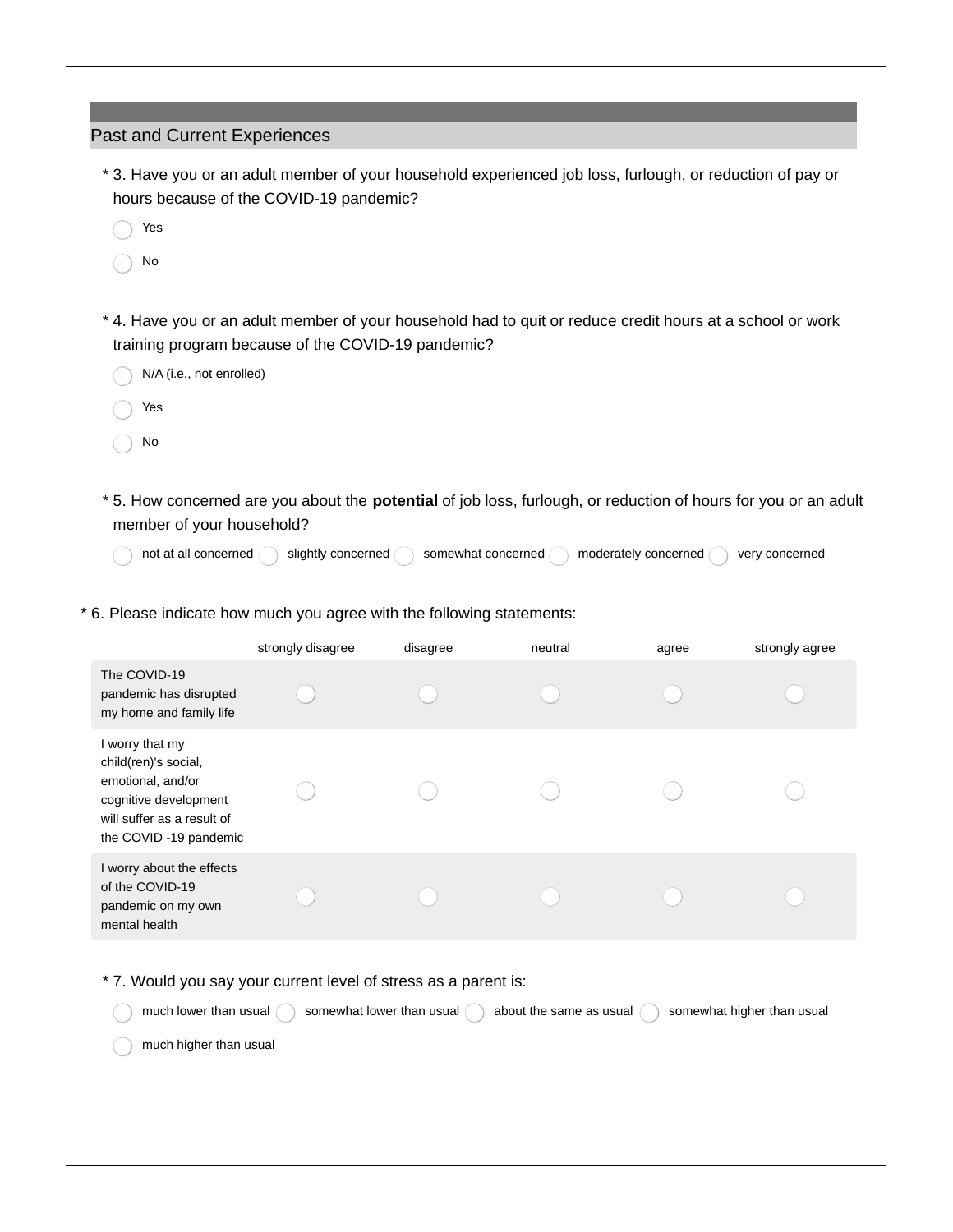#### Child Care

### **Please answer the following questions for your child(ren) age(s) 5 or younger.**

- \* 8. What was your **primary** child care arrangement **before March 13th, 2020?**
	- chlid(ren) stayed at home with parent/step-parent/guardian
	- child(ren) stayed with another family member, friend, or neighbor
	- child(ren) attended a child care program in a center
	- child(ren) attended a family child care program in another person's home
	- child(ren) attended a pre-K program in a public school
	- nanny/ babysitter
	- Other (please specify)

### \* 9. What is your primary child care arrangement **currently?**

- chlid(ren) stay(s) at home with parent/step-parent/guardian
- child(ren) stay(s) with another family member, friend, or neighbor
- child(ren) attend(s) a child care program in a center
- child(ren) attend(s) a family child care program in another person's home
- nanny/ babysitter
- Other (please specify)

10. Have you or another parent/caregiver in your household experienced any of the following **since March 13,** \* **2020?** *Please select all that apply.*

|  |  |  |  | $\overline{\phantom{a}}$ Alternating work hours with someone in my household in order to to provide child care |
|--|--|--|--|----------------------------------------------------------------------------------------------------------------|
|--|--|--|--|----------------------------------------------------------------------------------------------------------------|

- Working outside of normal business hours in order to provide child care
- Working fewer hours in order to provide child care
- Taking paid leave in order to provide child care
- Taking unpaid leave in order to provide child care
- None of the above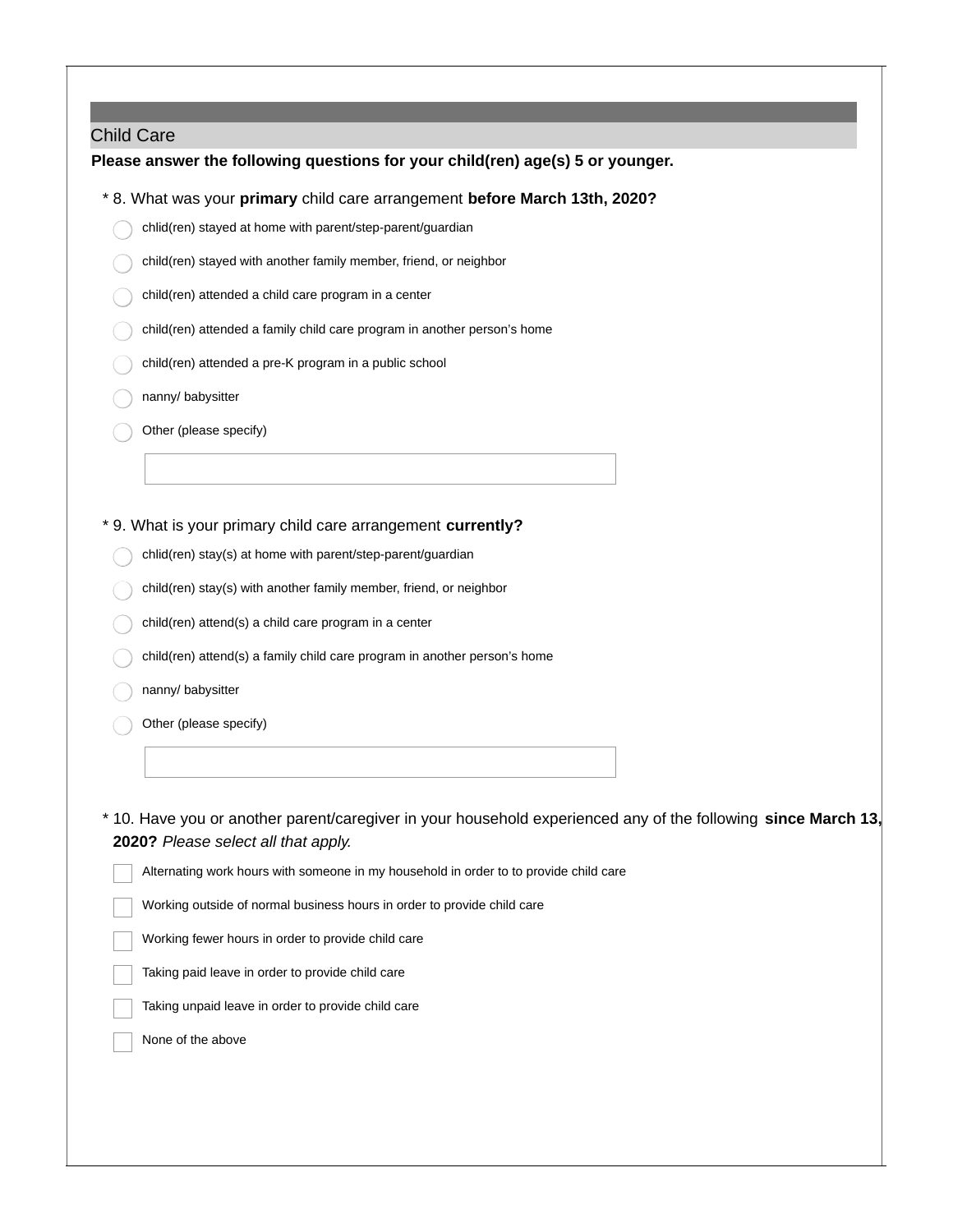| * 11. How manageable do you feel your current child care situation is?                                          |                                                  |                    |           |            |                |
|-----------------------------------------------------------------------------------------------------------------|--------------------------------------------------|--------------------|-----------|------------|----------------|
| not manageable                                                                                                  |                                                  |                    |           |            |                |
| somewhat manageable                                                                                             |                                                  |                    |           |            |                |
| manageable                                                                                                      |                                                  |                    |           |            |                |
|                                                                                                                 |                                                  |                    |           |            |                |
| 12. Why do you feel this way?                                                                                   |                                                  |                    |           |            |                |
|                                                                                                                 |                                                  |                    |           |            |                |
|                                                                                                                 |                                                  |                    |           |            |                |
|                                                                                                                 |                                                  |                    |           |            |                |
| * 13. If your current child care arrangement differs from your arrangement prior to March 13th, 2020, do you    |                                                  |                    |           |            |                |
| anticipate returning to your original arrangement?                                                              |                                                  |                    |           |            |                |
|                                                                                                                 | N/A (i.e., it is the same arrangement as before) |                    |           |            |                |
| Yes                                                                                                             |                                                  |                    |           |            |                |
| No                                                                                                              |                                                  |                    |           |            |                |
| I'm not sure                                                                                                    |                                                  |                    |           |            |                |
|                                                                                                                 |                                                  |                    |           |            |                |
| 14. Why or why not?                                                                                             |                                                  |                    |           |            |                |
|                                                                                                                 |                                                  |                    |           |            |                |
|                                                                                                                 |                                                  |                    |           |            |                |
|                                                                                                                 |                                                  |                    |           |            |                |
| * 15. When thinking about your child care needs for the near future, how concerned are you about the following: |                                                  |                    |           |            |                |
|                                                                                                                 |                                                  |                    | somewhat  | moderately |                |
|                                                                                                                 | not at all concerned                             | slightly concerned | concerned | concerned  | very concerned |
| My previous child care<br>arrangement won't be                                                                  |                                                  |                    |           |            |                |
| available/open                                                                                                  |                                                  |                    |           |            |                |
| My family won't be able<br>to afford child care                                                                 |                                                  |                    |           |            |                |
| Our work hours or                                                                                               |                                                  |                    |           |            |                |
| schedule will not be                                                                                            |                                                  |                    |           |            |                |
| compatible with<br>available child care                                                                         |                                                  |                    |           |            |                |
| options                                                                                                         |                                                  |                    |           |            |                |
| My child and family will                                                                                        |                                                  |                    |           |            |                |
| be more likely to be<br>exposed to COVID-19                                                                     |                                                  |                    |           |            |                |
|                                                                                                                 |                                                  |                    |           |            |                |
|                                                                                                                 |                                                  |                    |           |            |                |
|                                                                                                                 |                                                  |                    |           |            |                |
|                                                                                                                 |                                                  |                    |           |            |                |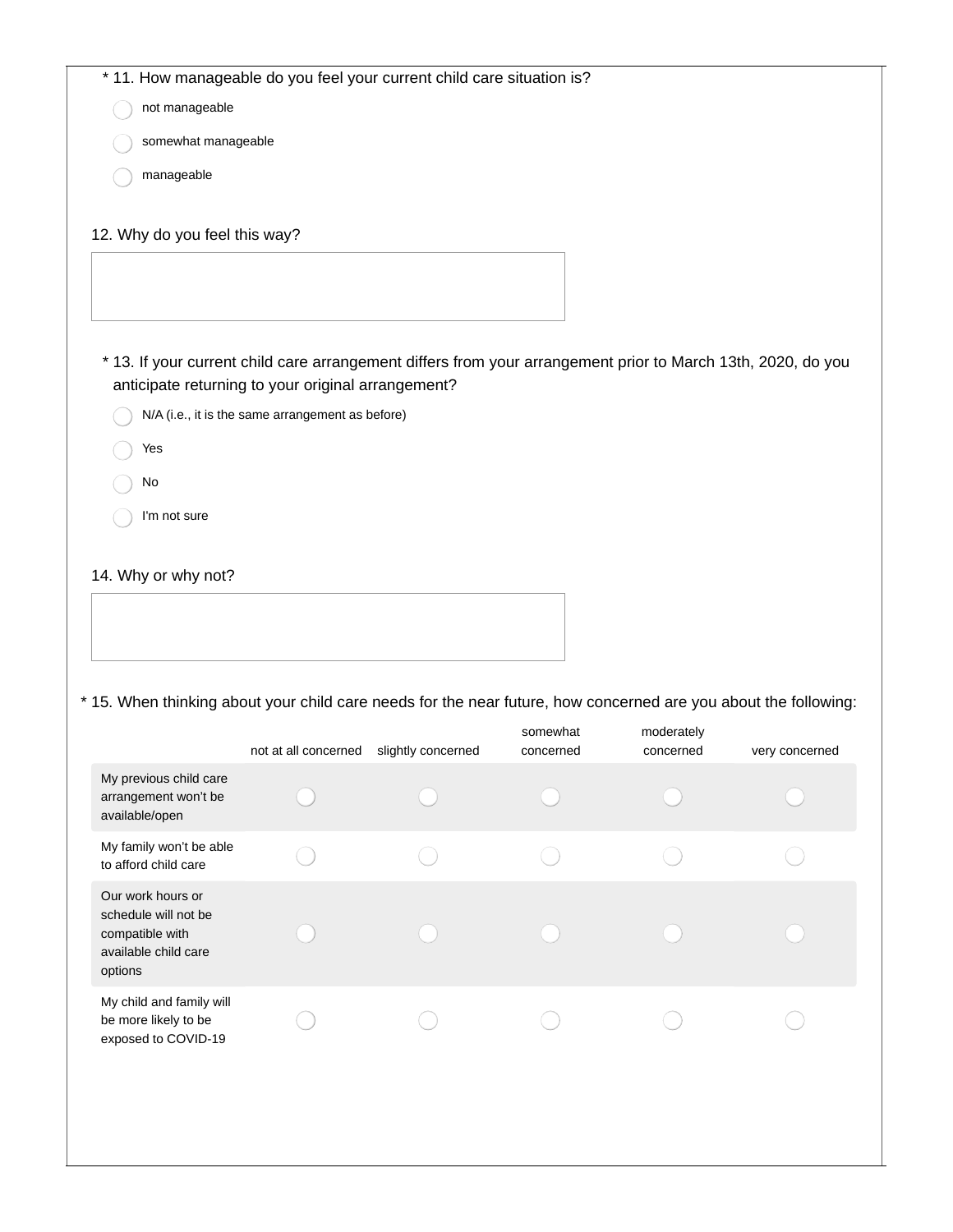| Demographic Information            |                                                                             |                                                                                                                 |
|------------------------------------|-----------------------------------------------------------------------------|-----------------------------------------------------------------------------------------------------------------|
|                                    |                                                                             | The information you submit in this section will be used in aggregate and will not be used to                    |
|                                    | individually identify you or members of your family.                        |                                                                                                                 |
|                                    | * 16. In which Georgia county do you reside?                                |                                                                                                                 |
|                                    |                                                                             |                                                                                                                 |
|                                    |                                                                             |                                                                                                                 |
|                                    |                                                                             | * 17. In what ZIP code is your residence located? (enter numeric 5-digit ZIP code; for example, 00544 or 94305) |
|                                    |                                                                             |                                                                                                                 |
| * 18. Please indicate your gender. |                                                                             |                                                                                                                 |
|                                    |                                                                             |                                                                                                                 |
|                                    |                                                                             |                                                                                                                 |
|                                    | 19. Please indicate the race with which you identify:                       |                                                                                                                 |
|                                    | American Indian or Alaska Native                                            | White/Caucasian                                                                                                 |
| Asian/Asian-American               |                                                                             | Multi-Race                                                                                                      |
| Black/African American             |                                                                             | Prefer not to answer                                                                                            |
|                                    | Native Hawaiian or Other Pacific Islander                                   |                                                                                                                 |
|                                    |                                                                             |                                                                                                                 |
|                                    | 20. Are you of Hispanic or Latino origin?                                   |                                                                                                                 |
| Yes                                |                                                                             |                                                                                                                 |
| No                                 |                                                                             |                                                                                                                 |
| Prefer not to answer               |                                                                             |                                                                                                                 |
|                                    |                                                                             |                                                                                                                 |
| * 21. What is your age?            |                                                                             |                                                                                                                 |
|                                    |                                                                             |                                                                                                                 |
|                                    |                                                                             |                                                                                                                 |
|                                    | * 22. How many children of the following ages reside with you in your home? |                                                                                                                 |
| 0-5 years                          |                                                                             |                                                                                                                 |
| 6-12 years                         |                                                                             |                                                                                                                 |
| 13-17 years                        |                                                                             |                                                                                                                 |
|                                    |                                                                             |                                                                                                                 |
|                                    |                                                                             |                                                                                                                 |
|                                    |                                                                             |                                                                                                                 |
|                                    |                                                                             |                                                                                                                 |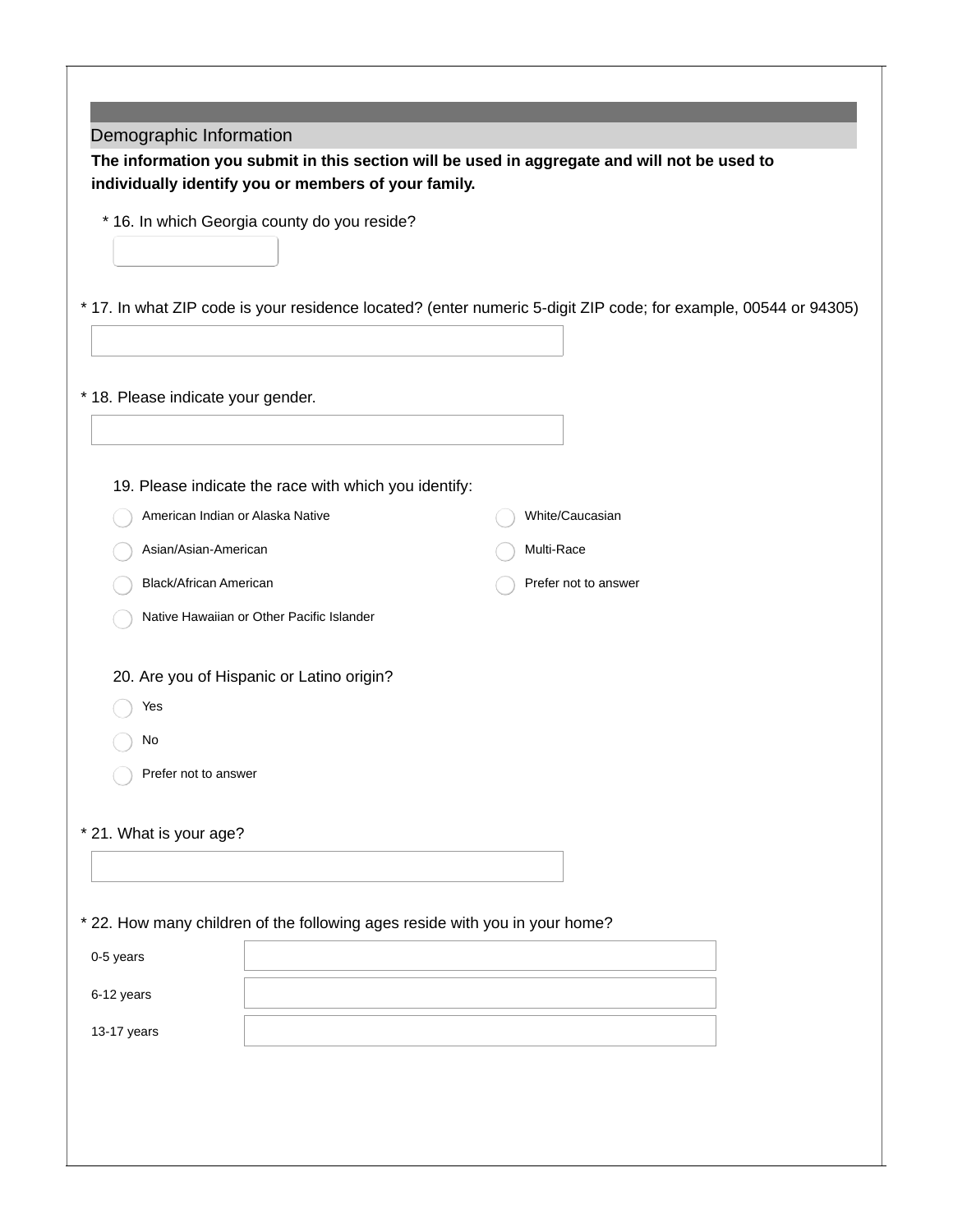| * 23. What is your current employment status?                  |                                                    |
|----------------------------------------------------------------|----------------------------------------------------|
| Employed full-time                                             | Retired                                            |
| Employed part-time                                             | Not employed and looking for work                  |
| Stay-at-home parent                                            | Not employed and not looking for work              |
| Other (please specify)                                         |                                                    |
|                                                                |                                                    |
|                                                                |                                                    |
| * 24. What is your current marital status?                     |                                                    |
| Single (never married)                                         | Divorced                                           |
| Married or Domestic Partnership                                | Widowed                                            |
| Separated                                                      |                                                    |
|                                                                |                                                    |
| * 25. What is the highest level of education you've completed? |                                                    |
| Less than 9th grade                                            | 2-year college degree                              |
| Some high school                                               | 4-year college degree                              |
| High school graduate                                           | Advanced degree (e.g., MBA, MA, PhD, MD, JD, etc.) |
| Vocational/trade school or some college but no degree          |                                                    |
|                                                                |                                                    |
|                                                                |                                                    |
|                                                                |                                                    |
|                                                                |                                                    |
|                                                                |                                                    |
|                                                                |                                                    |
|                                                                |                                                    |
|                                                                |                                                    |
|                                                                |                                                    |
|                                                                |                                                    |
|                                                                |                                                    |
|                                                                |                                                    |
|                                                                |                                                    |
|                                                                |                                                    |
|                                                                |                                                    |
|                                                                |                                                    |
|                                                                |                                                    |